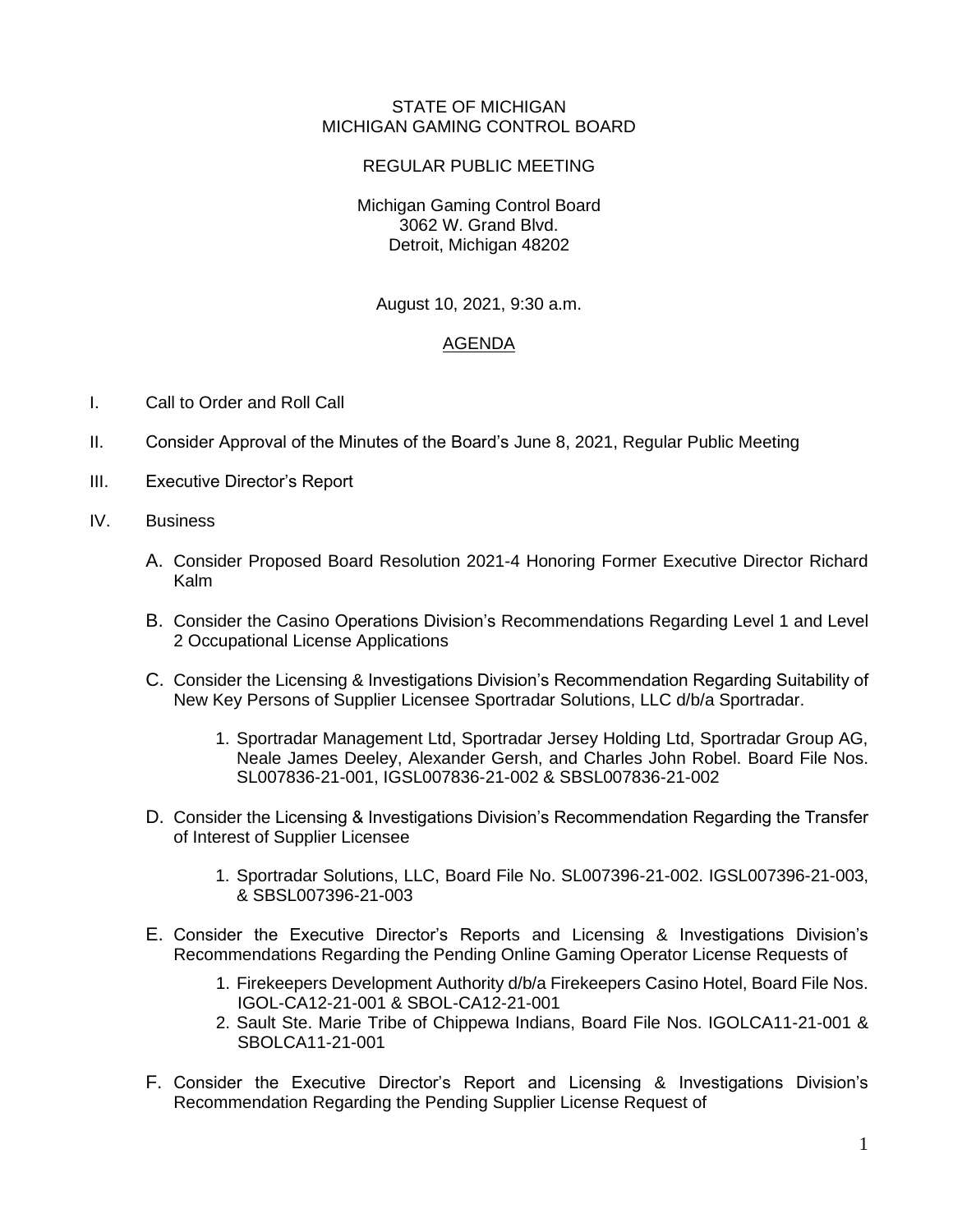- 1. Ainsworth Game Technology Limited, Board File Nos. IGSL005155-21-001 & SBSL005155-21-001
- 2. BetMGM, LLC d/b/a Roar Digital, Board File Nos. SL007386-21-001, IGSL007386- 21-001, & SBSL007386-21-001
- 3. Cammegh Limited, Board File No. IGSL006974-21-001
- 4. Control Point Technology, LLC, Board File No. SL007468-21-001
- 5. Everi Interactive LLC, Board File No. IGSL007471-21-001
- 6. High 5 Games, LLC, Board File No. IGSL007523-21-001
- 7. IGT, Board File Nos. IGSL000002-21-001 & SBSL000002-21-001
- 8. Konami Gaming, Inc., Board File No. IGSL001249-21-001
- G. Consider the Executive Director's Reports and Licensing & Investigations Division's Recommendations Regarding the Pending Supplier License Renewal Requests of
	- 1. Aristocrat Technologies, Inc., Board File No. SL000038-21-001
	- 2. Detroit Spectrum Painters, Inc., Board File No. SL004331-21-001
	- 3. Everi Payments Inc., with new Key Person Mark Foster Labay, Board File No. SL006157-21-001
	- 4. Galaxy Gaming, Inc. Board File No. SL007044-21-001
	- 5. Gaming Laboratories International, LLC, Board File No. SL007142-21-001
	- 6. Gold Star Equipment, Inc. d/b/a Gold Star Products, Board File No. SL000146-21- 001
	- 7. IGT with New Key Persons Paolo Basilico and Marco Costaguta, Board File No. SL000002-21-001
	- 8. Interblock Luxury Gaming Products D.d. d/b/a Luxury Gaming D.d., Board File No.
	- 9. International Market Place, Inc. d/b/a Fishbones Rhythm Kitchen Café, Board File No. SL000141-21-001
	- 10.Jasman Construction, Inc. Board File No. SL000336-21-001
	- 11.Midwest Game Supply Company, Board File No. SL000167-21-001
	- 12.NRT Technology Corp. with New Key Person Adam Terry Jerusalim, Board File No. SL001711-21-001
	- 13.SG Gaming, Inc. d/b/a Scientific Games with New Key Person Antonia Korsana, Board File No. SL000003-21-002
	- 14.TCS John Huxley American, Inc., Board File No. SL001026-21-001
	- 15.Unique Linen Services, Inc., Board File No. SL001490-21-001
- H. Consider the Executive Director Report and Licensing & Investigations Division's Recommendation Regarding the Request for Withdrawal of Supplier License of
	- 1. Great Lakes Hotel and Supply Company, Board File No. SL00128-21-003
- I. Consider the Licensing & Investigations Division's Recommendation Regarding the Acknowledgement of Violation of Casino Licensee
	- 1. Detroit Entertainment, L.L.C. d/b/a MotorCity Casino, Board File No. CDA-2021-01
- J. Consider the Executive Director Report and Licensing & Investigations Division's Recommendation Regarding the Pending Casino License Renewal of MGM Grand Detroit, LLC, Board File No. MGM-21-002
- K. Consider the Executive Director Report and Licensing & Investigations Division's Recommendation Regarding the Pending Casino License Renewal of Detroit Entertainment, LLC, d/b/a MotorCity Casino, Board File No. MCC-21-001